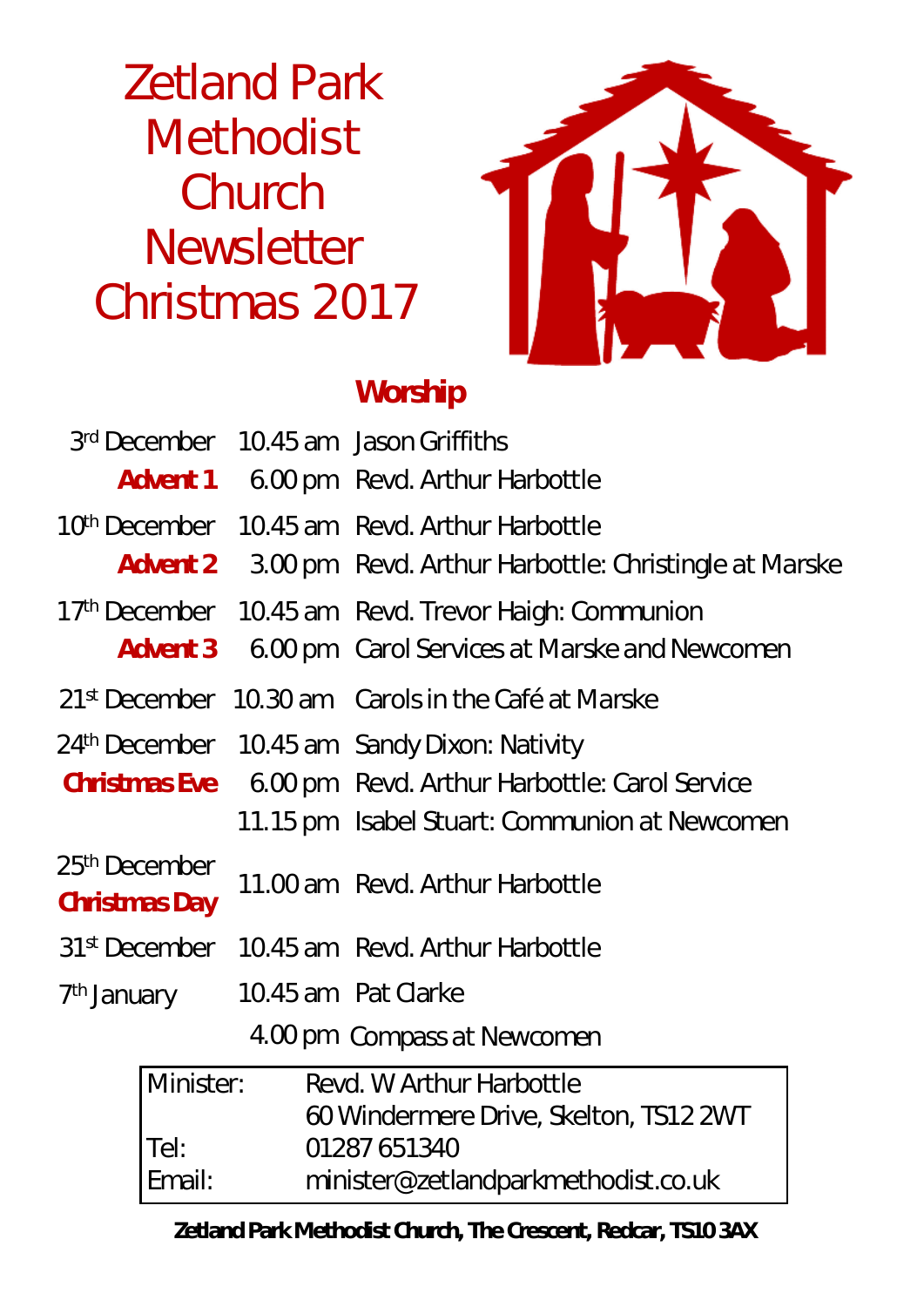One of my greatest desires is to experience the Northern lights. Although previously unlikely to ever be fulfilled, the last couple of years or so have seen the normally very infrequent opportunity to witness them in the UK being changed and on several occasions, even as far south as where we are, the Northern Lights have been visible. Alas, on each and every occasion I have not heard about them being visible until the following morning. On one occasion, a couple of years back, I had left for home in Darlington less than half an hour before people were photographing the mesmerising spectacle from Saltburn beach! Argh!

In a similar way, in the Christmas story we also hear of the birth of a very special baby, announced by angelic choirs, "In the darkness of the still night" (as a lovely hymn by Margaret Rizza expresses it). At that time only a very few people were watchful enough and ready to respond so as to witness that spectacle - the vast majority missed out or only heard about it later!

Hearing about Jesus Christ, whose birth we celebrate at Christmas, is nothing like experiencing him in your life! In celebrating his birth we experience again the power of his presence in our lives, not just recall an old story. So in the frenetic activity of December and amongst all the paraphernalia which goes with Christmas celebrations in our country, please do not miss the opportunity to experience God come to earth in the baby Jesus.

Please do come to the carol services and other events in church, but don't just come to hear an age-old story and sing familiar carols (or grumble if you don't know some of the great new ones!) but come to experience the change that Jesus can make in your life as you gaze into the eyes of a baby and find yourself gazing level-eyed into the eyes of God who came to earth so that you could know him and experience his love and peace.

We wish you joy and peace this **Christmas** 

Arthur

The annual concert by the **Marske Silver band** will be at Zetland Park on 13<sup>th</sup> December at 7.30 pm Admission £5 at the door and indudes tea and mince pies *Donations of mince pies welcome*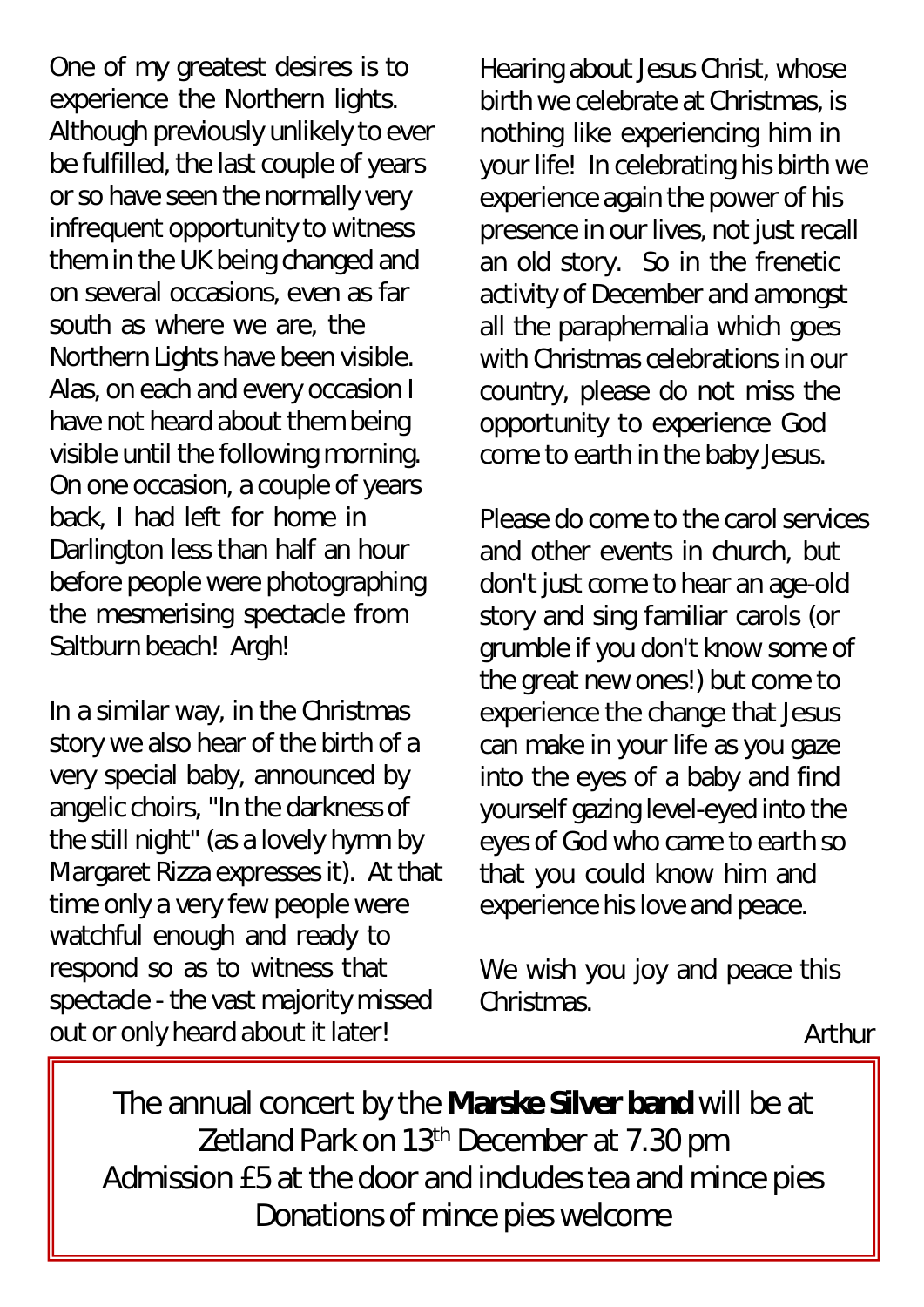# **Compass at 4**

For eight weeks throughout the period this winter when we are likely to experience the worst weather, in January and February, our normal Sunday evening service will be replaced by 'Compass at 4'.

Compass is the official discipling course of Methodism - our version of Alpha or Emmaus. It is suitable for people new to the Christian faith, or for those wanting a 'refresher' course, or for those just wanting to know more about the specific Methodist 'take' on the different subjects.

All sessions will take place at Newcomen and start at 4 pm, so folk are not having to come out quite as late in the colder, darker evenings, and we will aim to finish in something around an hour and a half. Cups of tea and coffee will be available at some stage - we still have the detail of that to work out! On 21st January we will have to finish promptly as there is a Week of Prayer for Christian Unity service some of should be going to.

You can come to any or all the sessions, though clearly the more you do the more you will get out of the course. For those who are looking at becoming members of the Methodist Church, and for whom this will be a membership training course, I do ask that you try to attend all the sessions, if at all possible. There is a quite substantial booklet which goes with the course, which I will obtain copies of, hopefully for everyone. However, if you already have one, please save me £2-50 and bring your old one!

As everyone is at a different place in their faith pilgrimage and has differing levels of confidence, I will be splitting you into groups, as did Mr Wesley with his Classes, so as to try to ensure every group works well for every member. I ask you to respect this, and respect each other and the stories you might hear. We will go through a list of "dos and don'ts" at the start of the first session.

And just to remind you, this is open to anyone from any of my churches or beyond.